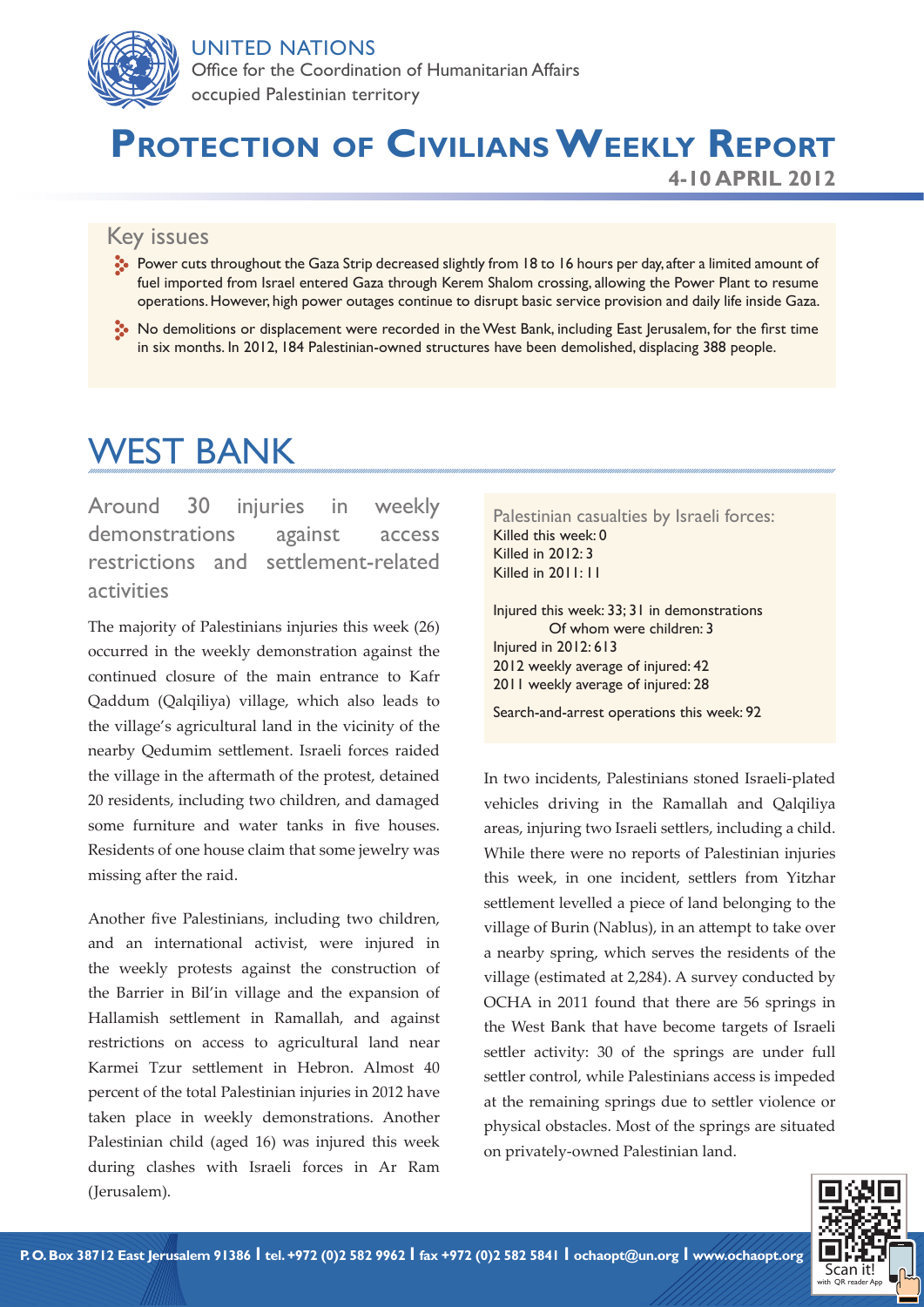In two incidents that resulted in no injuries, settlers threw stones and unleashed dogs on Palestinian farmers from 'Aqraba village (Nablus) while they were working their land near Itamar settlement, and physically assaulted a woman in the Old City of Hebron. Also in Hebron, Israeli forces prevented Palestinian access to Al Ibrahimi mosque / "Cave of the Patriarchs" for two days, allowing only Israelis to pray at the site during the Jewish holidays.

### No demolitions or displacement for the first time in six months

For the first time since mid-October 2011, there were no reports this week of demolitions of Palestinianowned structures by the Israeli authorities, compared to a weekly average of 13 structures demolished since the beginning of the year. In total in 2012, the Israeli authorities have demolished 184 Palestinian-owned structures, displacing 388 people, including 191 children. Nearly half of the demolished structures and people displaced this year have been in the Jordan Valley.

During the week, Israeli forces issued an eviction order against a farming family living on 250 dunum of agricultural land planted with almond and olive trees in Wadi Fukin (Bethlehem), claiming the land to be "state land". Also, Israeli authorities issued a stop-work order against an agricultural road used by Raba village (Jenin), due to the lack of an Israeliissued permit, and confiscated two bulldozers.

## Collapse of "fabric of life" road results in long detour for Ramallah area residents

The road connecting Beit Ur Al Fauqa and Beitunia, which provides access for some eight villages to their service center of Ramallah, has collapsed. Because Palestinian access to the traditional routes Settler-related incidents: Settler-related incidents resulting in injuries or property damage: This week: 2 2012 weekly average: 5.2 2011 weekly average: 8 Palestinians injuries by settler violence:

This week: 0 Injured in 2012: 35 2011 weekly average: 4

Israeli settlers injured by Palestinians: This week: 2 Injured in 2012: 11 Total in 2011: 21

to Ramallah city has been prevented by Israeliimposed movement restrictions erected during the second Intifada, the approximately 26,300 affected residents are now forced to take a long detour, which is more than twice the distance for many. This road is one of many "fabric of life" roads that were built following Palestinians' exclusion from much of the main road network in the West Bank. The quality of these roads is, at least in some cases, inferior. The Beit Ur Al Fauqa - Beitunia road, for example, has collapsed multiple times in the past as a result of heavy rains, leaving the road closed for months at a time for repairs, while Palestinian traffic is diverted through a longer detour.

Palestinian-owned structures demolished in the West Bank, including East Jerusalem This week: Demolished: 0 Displaced:0

Demolished in 2012: 184 People displaced in 2012: 388

2012 vs. 2011 demolitions (weekly av.): 13 vs. 12 2012 vs. 2011 people displaced (weekly av.): 29 vs. 21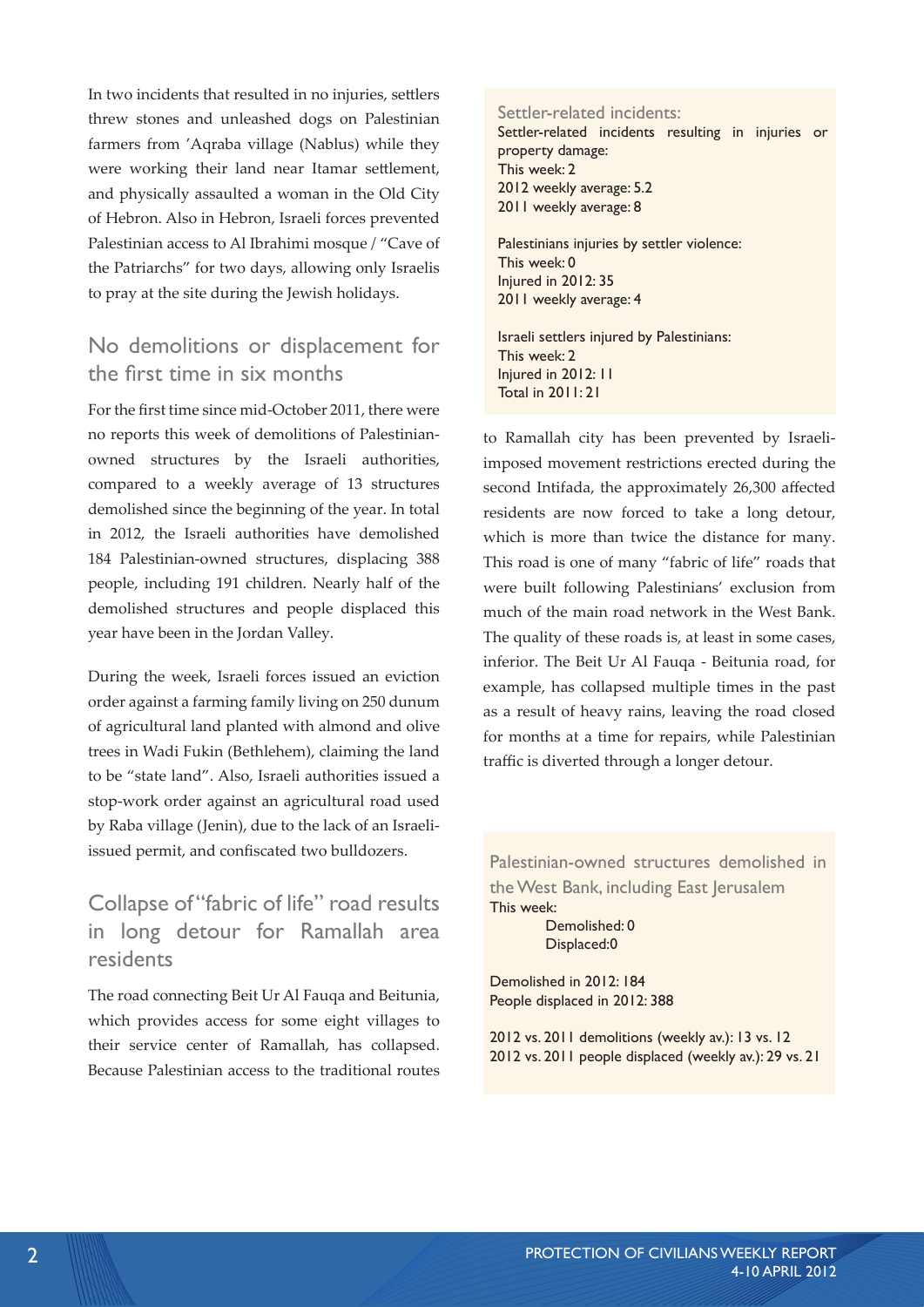# GAZA STRIP

## Three Palestinians injured

Three weeks after an agreement was reached between Israel and Palestinian armed factions in Gaza, two alleged members of an armed group were injured when the Israeli air force fired two missiles at motorcycle they were riding on 7 April in Rafah city.

In a separate incident near the fence separating Gaza and Israel, Israeli forces shot and injured a Palestinian worker while he was collecting scrap metal on 9 March. In three other incidents, Israeli forces fired warning shots towards farmers, forcing them to leave their land in the area. Also, on two occasions, Israeli bulldozers and tanks entered approximately 300 meters inside Gaza, withdrawing after conducting land leveling operations. These incidents come in the context of Israeli restrictions on Palestinian access to areas up to 1,500 meters from the fence. Israeli restrictions continue to prohibit access to the sea beyond three nautical miles from the shore. In four incidents, the Israeli navy opened warning fire towards Palestinian fishing boats. No injuries or damage were reported. Also, a Palestinian man was detained by Israeli forces at the Erez crossing when he came for an interview as part of a procedure to obtain a permit to visit his two sick children in a hospital in the West Bank.

Additionally, a number of projectiles were fired by Palestinian armed factions towards southern Israel and military bases located close to the fence separating Gaza and Israel, resulting in no injuries or damage to property.

# Authorities in Gaza executed three Palestinian prisoners

The Ministry of Interior in Gaza stated on 7 April that three Palestinian men had been executed by hanging. One of whom was executed after being convicted of treason and involvement in murder, another of premeditated killing, and the third of

#### Palestinian casualties by Israeli forces in the Gaza Strip: Killed this week: 0 Killed in 2012: 31

Injured this week: 3 Of whom were children: 0 Injured in 2012: 147 2011 weekly average of injured: 9

premeditated killing, abduction, and child rape. Several human rights groups in Gaza expressed concern over the executions. According to the Palestinian Center for Human Rights (PCHR), these death sentences were implemented without the ratification of the President of the Palestinian Authority. PCHR reports that since 2006, the government in Gaza has implemented 11 death sentences, six of which were implemented for collaboration with foreign bodies and the other five for criminal offences. Since the establishment of the Palestinian Authority in 1994, a total of 24 death sentences have been implemented in the occupied Palestinian territory.

### Three children injured by UXOs

On 7 and 10 April, three Palestinian children (aged 4, 5 and 7) were injured by unexploded ordnance (UXOs) in the Rafah city and the Jabaliya area. Since the beginning of 2012, one child has been killed and 18 others, including eight children, have been injured in incidents related to UXOs in Gaza. In 2011, two children were killed and 20 others, including nine children, injured in similar incidents.

Electricity provision remains unstable, disrupting delivery of vital services and daily lives of 1.6 million people

After ten consecutive days of complete shutdown, the Gaza Power Plant (GPP) resumed partial operations after receiving a limited amount of industrial fuel (purchased from Israel and entering